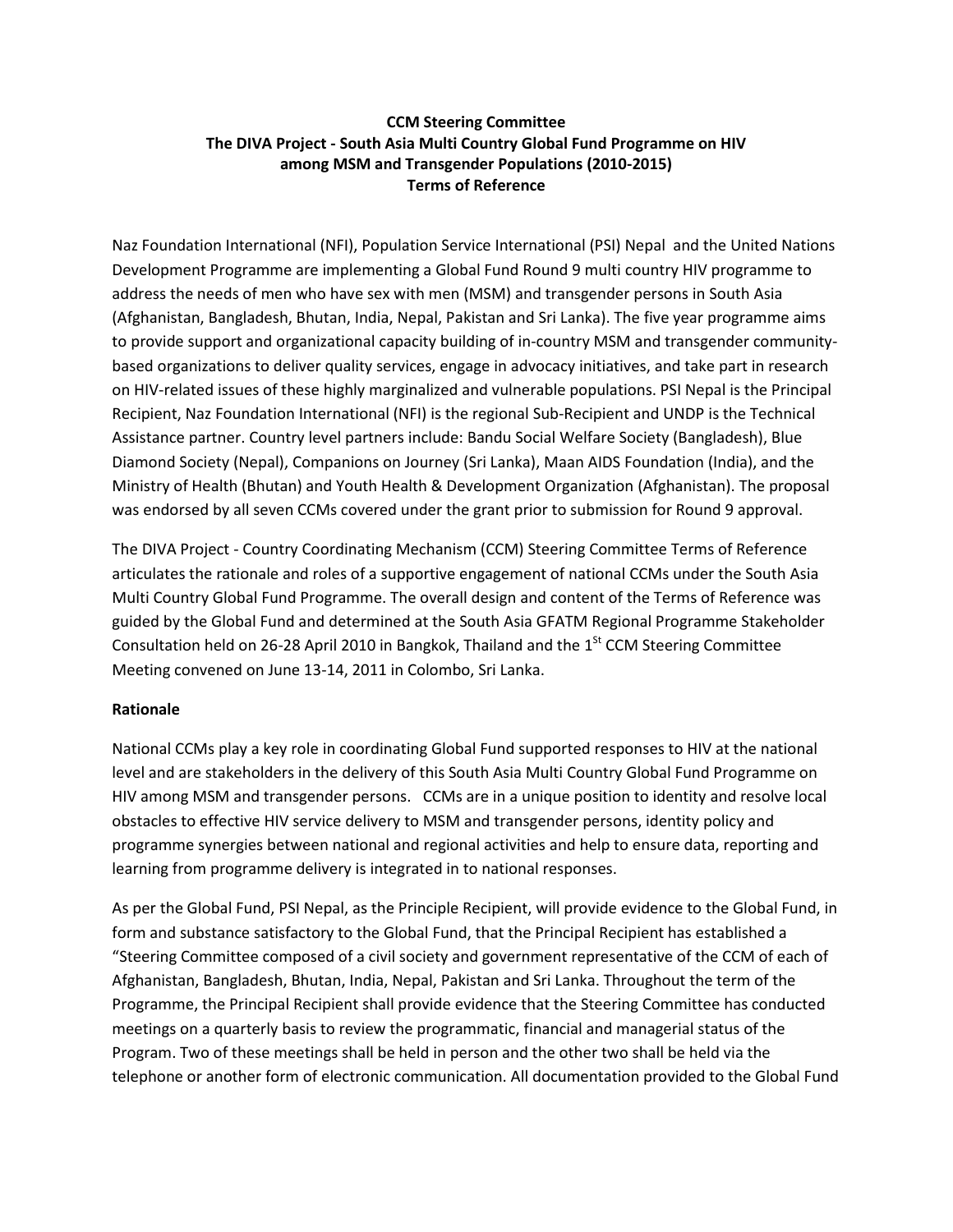by the Principal Recipient under condition B.2 of this Annex A shall be provided to the Steering Committee".

## **Steering Committee Objectives**

- Facilitate communication between national CCMs and Regional Programme partners
- Provide quarterly, programme updates to enable national CCMs identify and resolve local implementation obstacles, and coordinate policy/programme synergies between national and regional activities
- Maintain transparency and coordination with national and country-level Global Fund programmes

To achieve these agreed objectives, the DIVA Project CCM Steering Committee partners commit the following:

Country Coordinating Mechanisms (CCMs)

- Receive quarterly reports from the regional Principal Recipient
- Include an update agenda item with the DIVA Project country partners during regularly scheduled CCM meetings, and provide to the PR either the agenda and/or CCM meeting minutes to demonstrate participation
- Nominate one government and one civil society representative to attend regional bi-annual CCM Steering Committee meetings

Population Services International (PSI) – Nepal

- Submit quarterly updates on the Programme to the CCMs
- Facilitate consistent communication with CCMs
- Provide support to local partners who attend and participate in CCMs

United Nations Development Programme, Asia-Pacific Regional Centre

- Convene two regional Stakeholder Consultations annually
- Identify synergies and opportunities for programming to catalyze regional and country-level activity on MSM, TG and HIV-related programming
- Engage MSM and HIV programming resource persons for CCM SC meeting

Naz Foundation International (NFI)

- Support technical capacity of country partners to report effectively on activity and outcomes
- Provide technical support to country partners who attend and participate in national CCMs

## **Supporting Documents**

- South Asia GFATM Regional Round 9 Proposal
- South Asia GFTAM Regional Programme Monitoring and Evaluation Plan HIV/AIDS 2010-2012